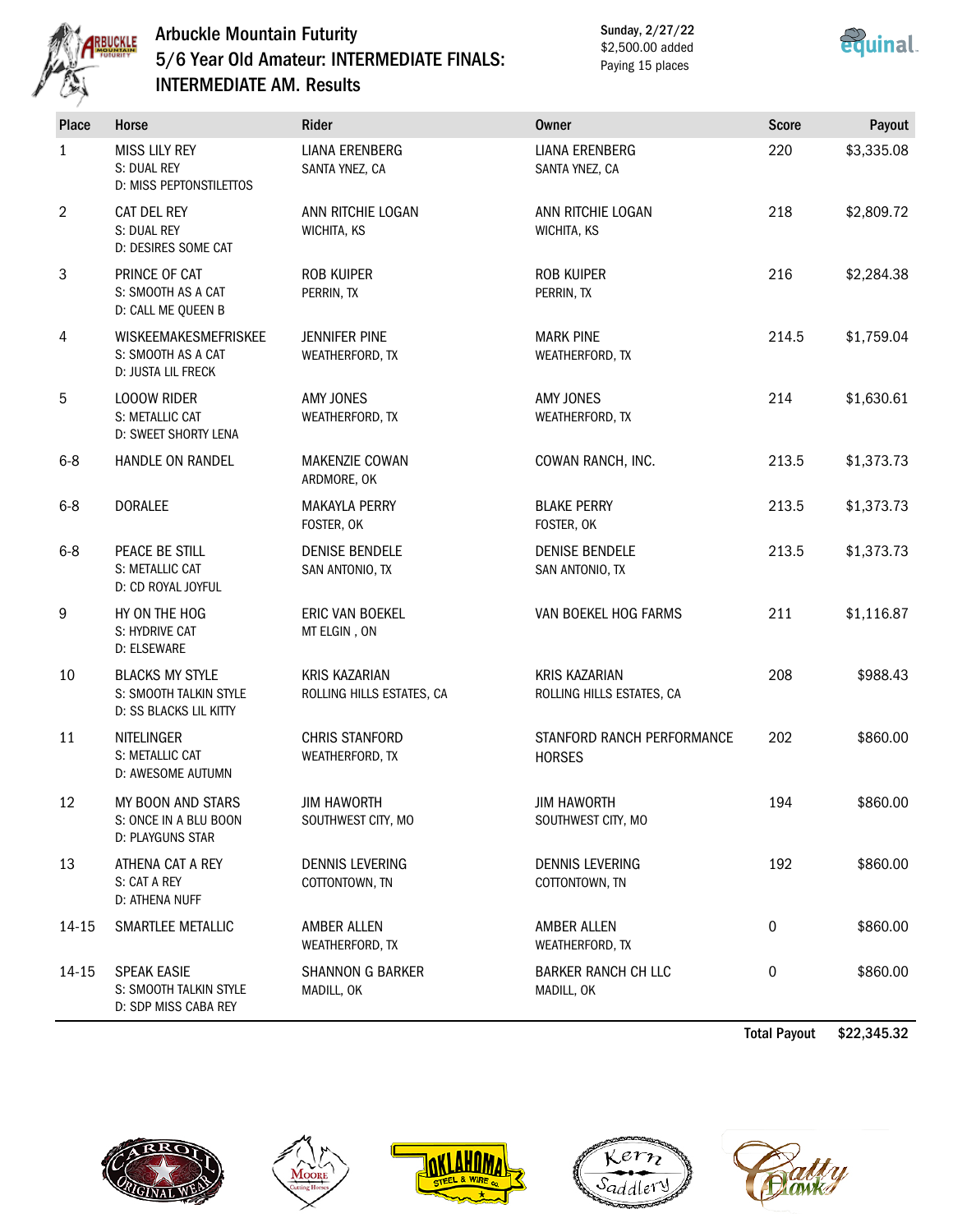

# Arbuckle Mountain Futurity 5/6 Year Old Amateur: INTERMEDIATE FINALS: Int. Senior

Sunday, 2/27/22 Paying 5 places



**Results** 

| <b>Place</b> | Horse                                                                | <b>Rider</b>                             | Owner                                | <b>Score</b> | Payout     |
|--------------|----------------------------------------------------------------------|------------------------------------------|--------------------------------------|--------------|------------|
|              | PRINCE OF CAT<br>S: SMOOTH AS A CAT<br>D: CALL ME QUEEN B            | ROB KUIPER<br>PERRIN, TX                 | ROB KUIPER<br>PERRIN, TX             | 216          | \$1,323.00 |
| 2            | ATHENA CAT A REY<br>S: CAT A REY<br>D: ATHENA NUFF                   | <b>DENNIS LEVERING</b><br>COTTONTOWN, TN | DENNIS LEVERING<br>COTTONTOWN, TN    | 192          | \$1,102.50 |
| 3            | <b>SPEAK EASIE</b><br>S: SMOOTH TALKIN STYLE<br>D: SDP MISS CABA REY | <b>SHANNON G BARKER</b><br>MADILL, OK    | BARKER RANCH CH LLC<br>MADILL, OK    | 0            | \$882.00   |
| $4-5$        | PLAYED IT SMOOTH<br>S: SMOOTH AS A CAT<br>D: JAZZY LIT CHOICE        | <i>JAMES E HOOPER</i><br>DECATUR, AL     | <b>JAMES E HOOPER</b><br>DECATUR, AL |              | \$551.25   |
| $4 - 5$      | <b>RUBYS SMART REY</b><br>S: DUAL SMART REY<br>D: RUBY TUESDAY DNA   | <b>ROB KUIPER</b><br>PERRIN, TX          | <b>ROB KUIPER</b><br>PERRIN, TX      |              | \$551.25   |

Total Payout \$4,410.00









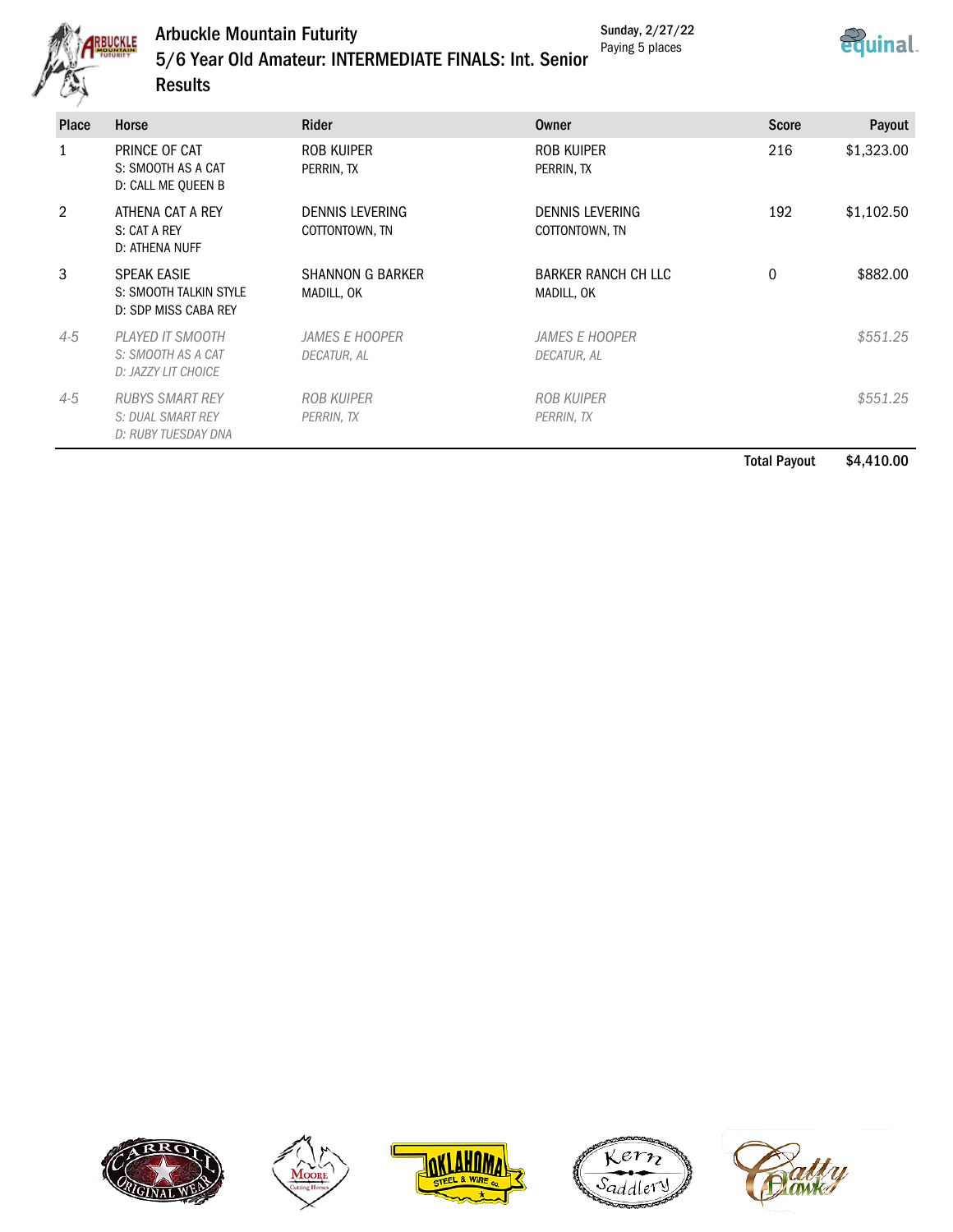

## Arbuckle Mountain Futurity 5/6 Year Old Amateur: INTERMEDIATE FINALS: Int. Gelding Results

Sunday, 2/27/22 Paying 5 places



| Place | Horse                                                                          | <b>Rider</b>                             | Owner                                       | <b>Score</b> | Payout     |
|-------|--------------------------------------------------------------------------------|------------------------------------------|---------------------------------------------|--------------|------------|
| 1     | PRINCE OF CAT<br>S: SMOOTH AS A CAT<br>D: CALL ME QUEEN B                      | <b>ROB KUIPER</b><br>PERRIN, TX          | ROB KUIPER<br>PERRIN, TX                    | 216          | \$1,190.70 |
| 2     | <b>WISKEEMAKESMEFRISKEE</b><br>S: SMOOTH AS A CAT<br><b>D: JUSTA LIL FRECK</b> | <b>JENNIFER PINE</b><br>WEATHERFORD, TX  | <b>MARK PINE</b><br>WEATHERFORD, TX         | 214.5        | \$992.25   |
| 3     | <b>LOOOW RIDER</b><br>S: METALLIC CAT<br>D: SWEET SHORTY LENA                  | AMY JONES<br>WEATHERFORD, TX             | AMY JONES<br>WEATHERFORD, TX                | 214          | \$793.80   |
| $4-5$ | <b>HANDLE ON RANDEL</b>                                                        | <b>MAKENZIE COWAN</b><br>ARDMORE, OK     | COWAN RANCH, INC.                           | 213.5        | \$496.12   |
| $4-5$ | PEACE BE STILL<br>S: METALLIC CAT<br>D: CD ROYAL JOYFUL                        | <b>DENISE BENDELE</b><br>SAN ANTONIO, TX | <b>DENISE BENDELE</b><br>SAN ANTONIO, TX    | 213.5        | \$496.12   |
| 6     | <b>NITELINGER</b><br>S: METALLIC CAT<br>D: AWESOME AUTUMN                      | <b>CHRIS STANFORD</b><br>WEATHERFORD, TX | STANFORD RANCH PERFORMANCE<br><b>HORSES</b> | 202          | \$0.00     |
| 7     | MY BOON AND STARS<br>S: ONCE IN A BLU BOON<br><b>D: PLAYGUNS STAR</b>          | <b>JIM HAWORTH</b><br>SOUTHWEST CITY, MO | <b>JIM HAWORTH</b><br>SOUTHWEST CITY, MO    | 194          | \$0.00     |
| 8     | ATHENA CAT A REY<br>S: CAT A REY<br>D: ATHENA NUFF                             | <b>DENNIS LEVERING</b><br>COTTONTOWN, TN | <b>DENNIS LEVERING</b><br>COTTONTOWN, TN    | 192          | \$0.00     |

Total Payout \$3,968.99